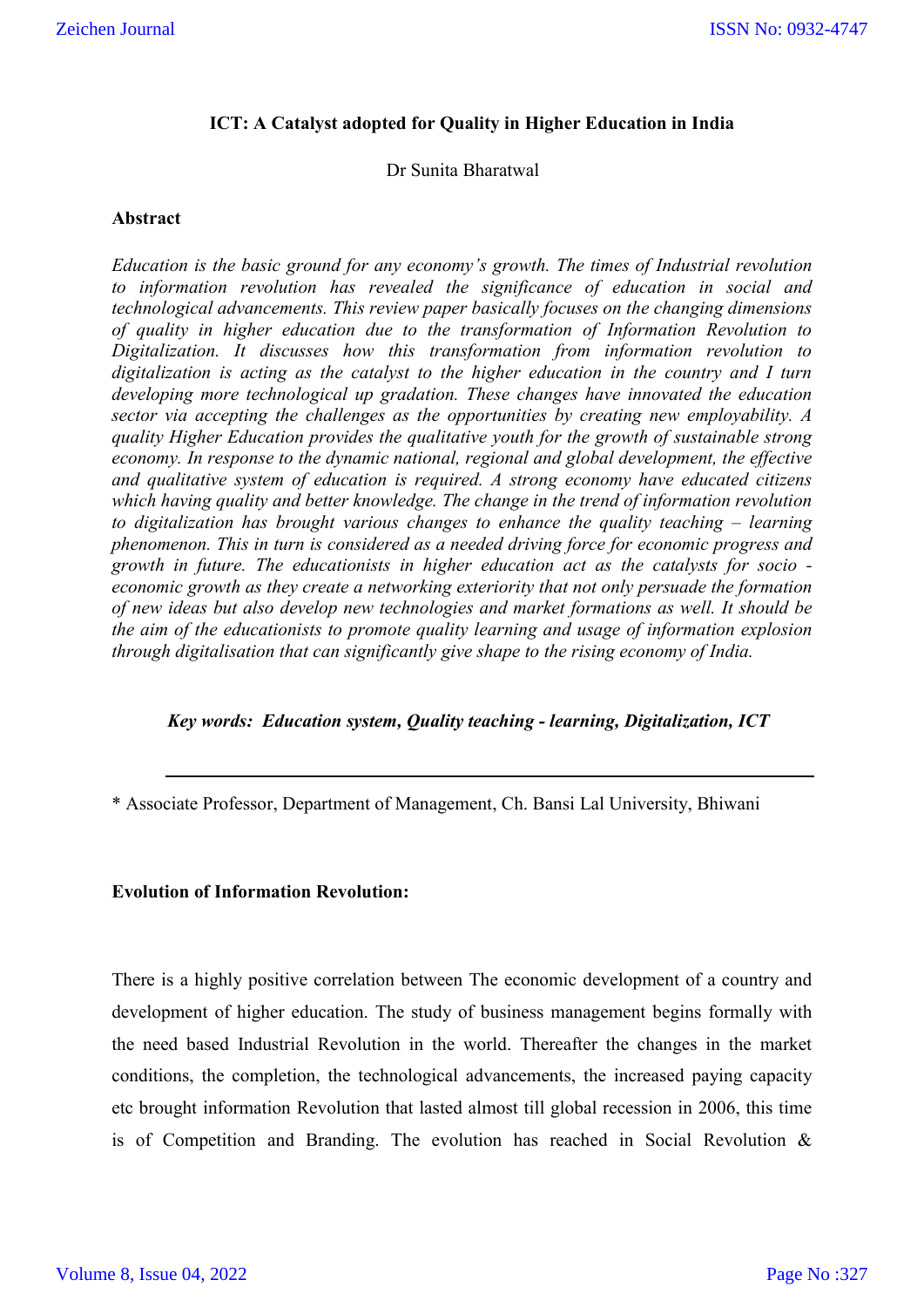Digitalisation wherein CRM, Retention of Human Capital, Total reward optimisation, Crave for Quality of Life have become the characteristics of the marketing in the business world.

India has observed a incredible transformation in its management education in the  $21<sup>st</sup>$ century. Lakhs of graduates pass out every year in India which provides great potential to contribute to the formation of a knowledgeable society. According to Indian Constitution, education is a fundamental right of an Indian. Government starts various scheme to promote this because India having developing economy in world. No doubt, the education system of India is not extra-ordinary but government tries to provide qualitative material which increases their knowledge and skills. According to Directive Principle of State Policy, education is compulsory for children and free up to primary level.

In Indian education system, teachers are the backbone of system. The government has put some criteria for selection of teacher and also checked which kind of pedagogy they adopt for teaching means teaching aid. According to a survey 25% population of India is illiterate and only 7% population that who goes to school and 15% of these populations enrolls to higher education. The one of the major factor of increased competition is the lot of amendments or we can say changes have come in the higher and lower education system throughout the world. According to UNESCO, "higher education is no longer a luxury; it is essential to national, social and economic development".**[1]**When the time changes gradually it came up with both threats as well as opportunity for every sector, this is same happened in the education sector in India in this world of  $21<sup>st</sup>$  centuary. A lot of challenges and opportunities for the betterment have been bought in higher education. The changes are seen coming up at a very fast pace. The confrontations faced further are multi formalities in nature and multidimensional as well as bulky growth has been shown in the statistical data about the students who has been admitted in colleges/universities. But the aggregate view brings into light that only a small part of population has access to higher education. The common reasons for bringing these challenges or changes are privatization and globalization. After entrance of these new challenges yet the country is involved in solving the basic hindrances for availability of higher education for every citizen. **[2]** For the sake of the development of country human resource plays an important role and the humans must be educated and made aware of. Various kinds of higher education system like management, medicines, engineering plays a vital role in engulfing knowledge, values and developing skills for the increment in the productivity and growth of the nation. Government of India is involved in accommodating primary education. Not only has this government also looked out for various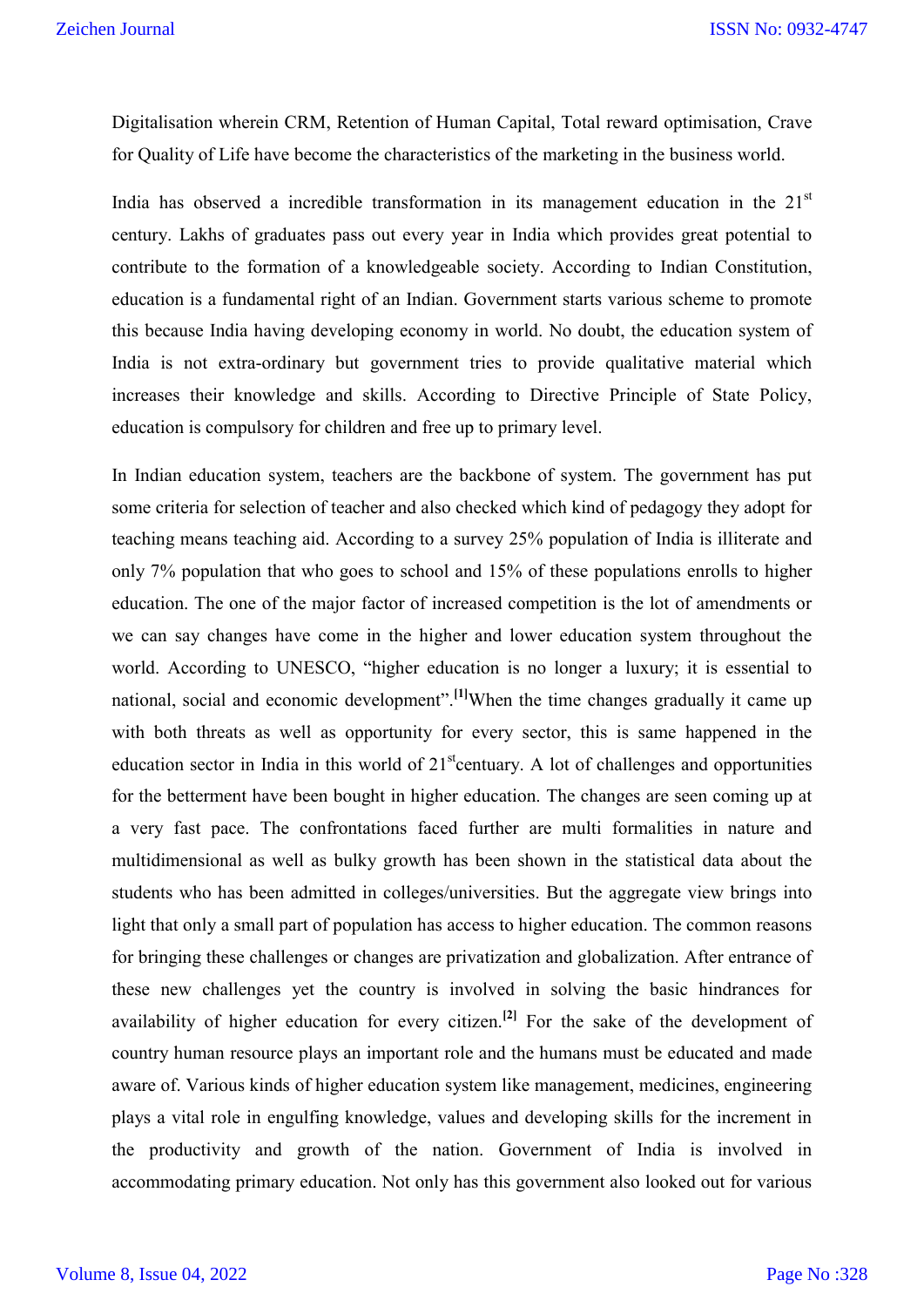facilities like subsidies for higher education. Subsidies are provided because of the cost involved in establishing institutes for such education of higher level. Not only public sector private sector also fully involved in establishment of education institutes. **[3]** For obtaining world's largest and widest higher education system the government of India has arranged full policy support as well as extraordinary public funds after the independence of India.

#### **ICT equipped Education System: Contributing the Economy**

The place of education not only provides simply knowledge but it's also helps to developed physical, mental and spiritual skill in the students. The development of an economy depends upon the development of students that goes via a modified education system by grabbing the challenges as the opportunities. When economic analysis of a country takes place both education and economic are correlated with each other. At the micro level economics the relation between a person's educational qualification and in terms of that what they earn is studied. The literature of macro-economic shows strong relationship between many measure of educational attainment at aggregate level for a country as a whole and the economic growth's standard measure in terms of GDP. Most of the studies found that higher GDP growth in the country depends upon the population which has on average completed more years of schooling and for cognitive achievement attains higher scores on the tests. The technology is affecting the education world of India and vice-versa. In this era of modernization innovation plays important role in education due to latest techniques of teaching area. If the regulators of education sector are paid financially well and are motivated they might take the higher education to real heights.

# **Information Revolution in Education: Changing Dimensions of Quality in Higher Education**

Information and Communication Technology means the use of hardware and software technologies for effective and efficient management of information. It refers to that form of technology which is used to transfer, store, create and exchange information. ICT has become inseparable part of life. The inventions in science and technology revolutionized the speed of communication. ICT is helping people to fulfill their needs.

The Higher education in India has witnessed many fold increase in its institutional capacity since independence, there were only 20 universities in 1950, however as per report of MHRD's All India Survey of Higher Education 2017-18, there are 903 universities, 39050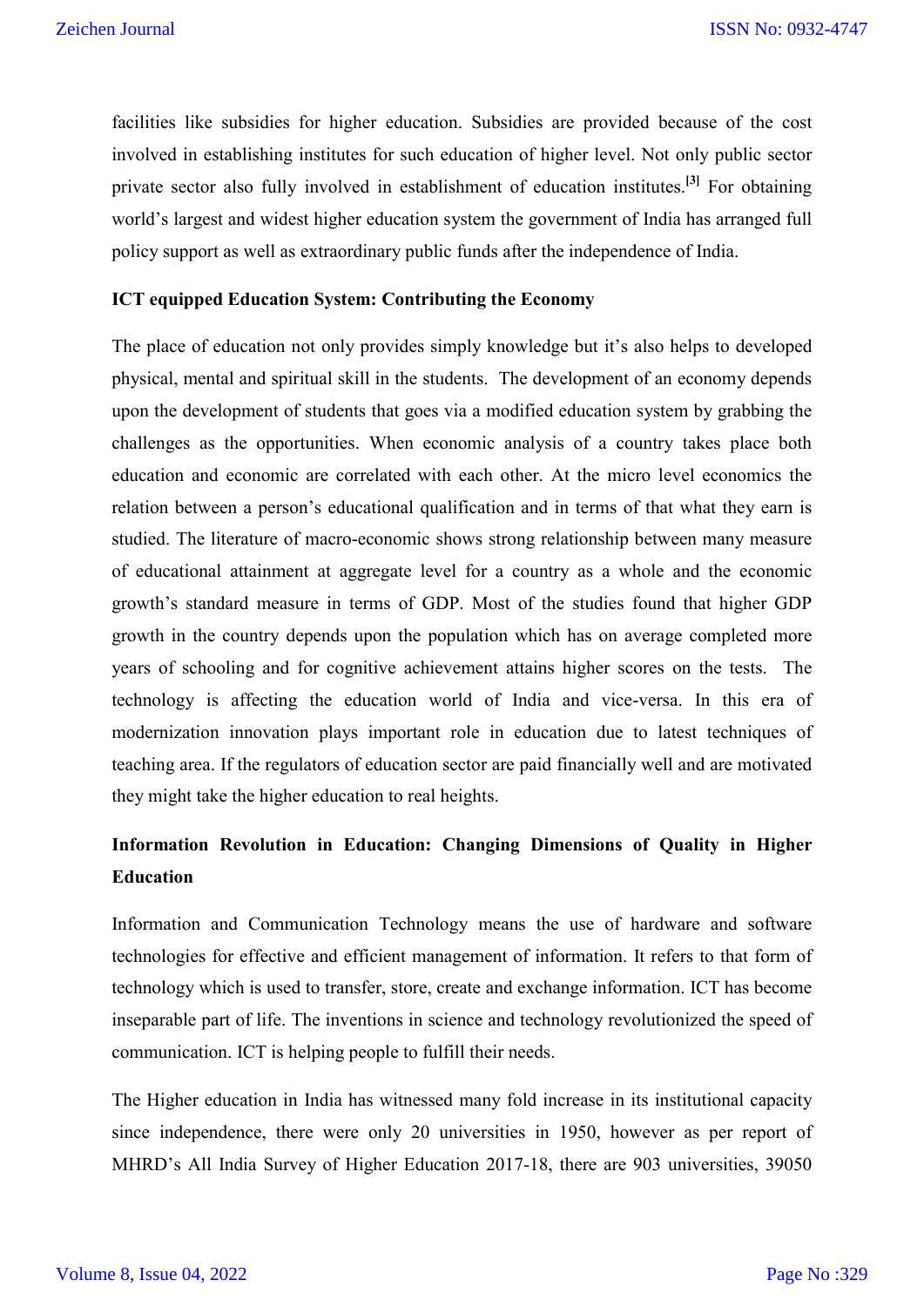colleges and 10011 stand alone Institutions in India. 47 central universities, 290 state public universities, 343 private universities, 1 central open university etc..the teachers from 15000 has been increased to 1.3 million. Thus to cater need of youth, skills and employement, digitalisation and ICT is of great need.

The integration of ICTs is a complex process involving technology along with curriculum and pedagogy. It involves institutional readiness, teachers' competencies, and long term financing, Concerns over educational relevance and quality.

The prime aim of implementation of Information and Communication Technology in education system is to integrate the information and communication technology into general education system

#### **Contribution of Information and Communication Technology in education**

- (i). It provides access for education for all.
- (ii). It contributes towards the equality in education.
- (iii). It provides for the delivery of better and quality learning and teaching.
- (iv). It helps in Teachers' professional development
- (v). ICT enables more efficient and effective management, governance and administration.

## **Education Scenario in India in context to digitalization and ICT**

Globalisation and Technological changes have created a new global economy "Powered by technology, fueled by information and driven by knowledge" ILO specifies the demand for education and training in the new global economy simply as "the basic education for all", "core work skills for all", and "Lifelong learning for all". India shows tremendous geographic and demographic backwardness in ICT use. India has one of the biggest ICT workforces in the world.

Indian Government has taken a number of initiatives in adopting and enhancing the adaptation of ICT in education sector to improve the quality of education. Quality Education has been the top priority for the Indian Government. It is believed that technology integration brings a meaningful &long lasting Learning. MHRD's Committee for drafting the NEP named "Committee for Evolution of the New Education Policy" identified ICT as a major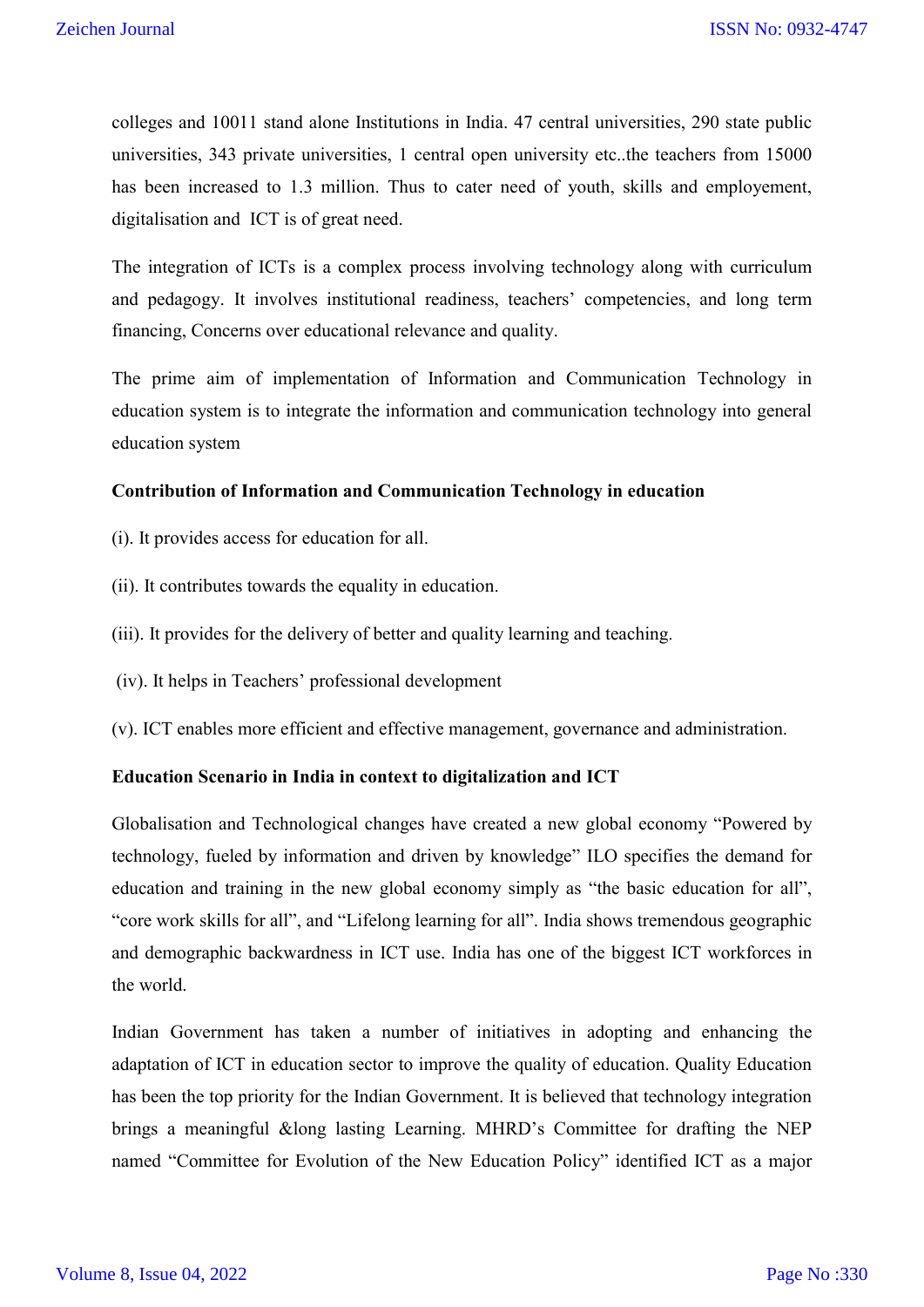thrust area to enable the access to quality, inclusive, affordable and meaningful education. Sakshat Portal is started as the delivery platform (under NMEICT) to facilitate life long learning

# **ICT Tools**

A project under National Mission on Education through ICT (NME-ICT), E-PG Pathshala is initiated to extend connectivity in computer infrastructure to over 32,000 colleges and departments of over 550 Universities, deemed Universities and institutions of national importance in India. This aims of this project is to fulfill the gap in use of skills for using computing devices for the objective of teaching and learning in rural and urban teachers and learners in higher education. The aim of this project is to give empowerment to those who are not in touch of digital revolution.

Campus Connectivity, E- Content, The INFLIBNET Centre has developed a web based portal called e-Acharya, SWAYAM, National digital Library, Talk to a teacher (IIT Bombay), Artificial Intelligence, Game based learning etc are a few of the tools that are popularly being adapted by the educationists for learning. As on June 2015, in app store, there were over 80,000 educational apps available. It is difficult to say how many are truly educational. Ministry of Human Resources Development, Government of India launched the "National Program on Technology Enhanced Learning" in the year 2003. the video files are freely available via the IIT channel in youtube. At a single click e-books are now available for students.

National Knowledge Network: a state of art multi-gigabit pan-India network for providing a unified high speed network backbone for all knowledge related institutions in the country. IITs, II Physics, II Sc, II of Tropical Meteorology etc. to help researchers, scientists and students from various backgrounds & diverse geographies to work closely for receding human development in critical and new areas.

E- learning and E-teaching: ICT is helpful tool for providing universal access, equity, the delivery of better learning and teaching helps in professional development of teachers and better education management, administration and governance.

**Quality in teaching –learning via Technology**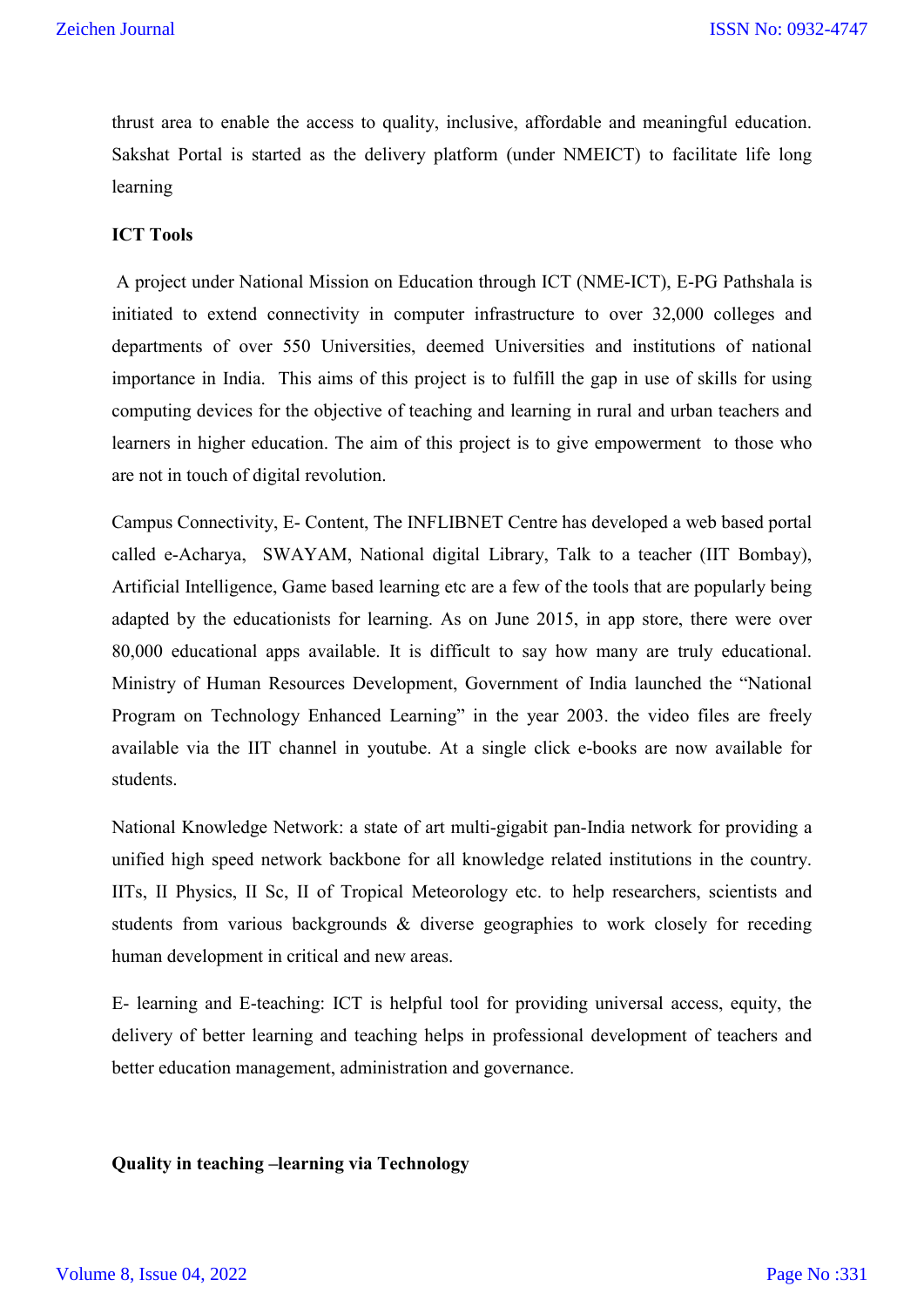Quality in Teaching: When the Product i.e. the educated student is employable, socially, technically, economically constructive and also globally competitive. It requires tools of information communication and technology that helps in T-L process. It's a two way process involving a diffusion process of dissemination of knowledge becomes effective and an adoption process of absorbing and using the knowledge for betterment of individuals and society

#### **Quality Dimensions of Education System**



The meaning of Quality is redefined in Higher education. It is believed that education gets enriched with research into it and providing knowledge and also a chance to create their own knowledge. It is believed that there is a great dependency on ICT. Research and teaching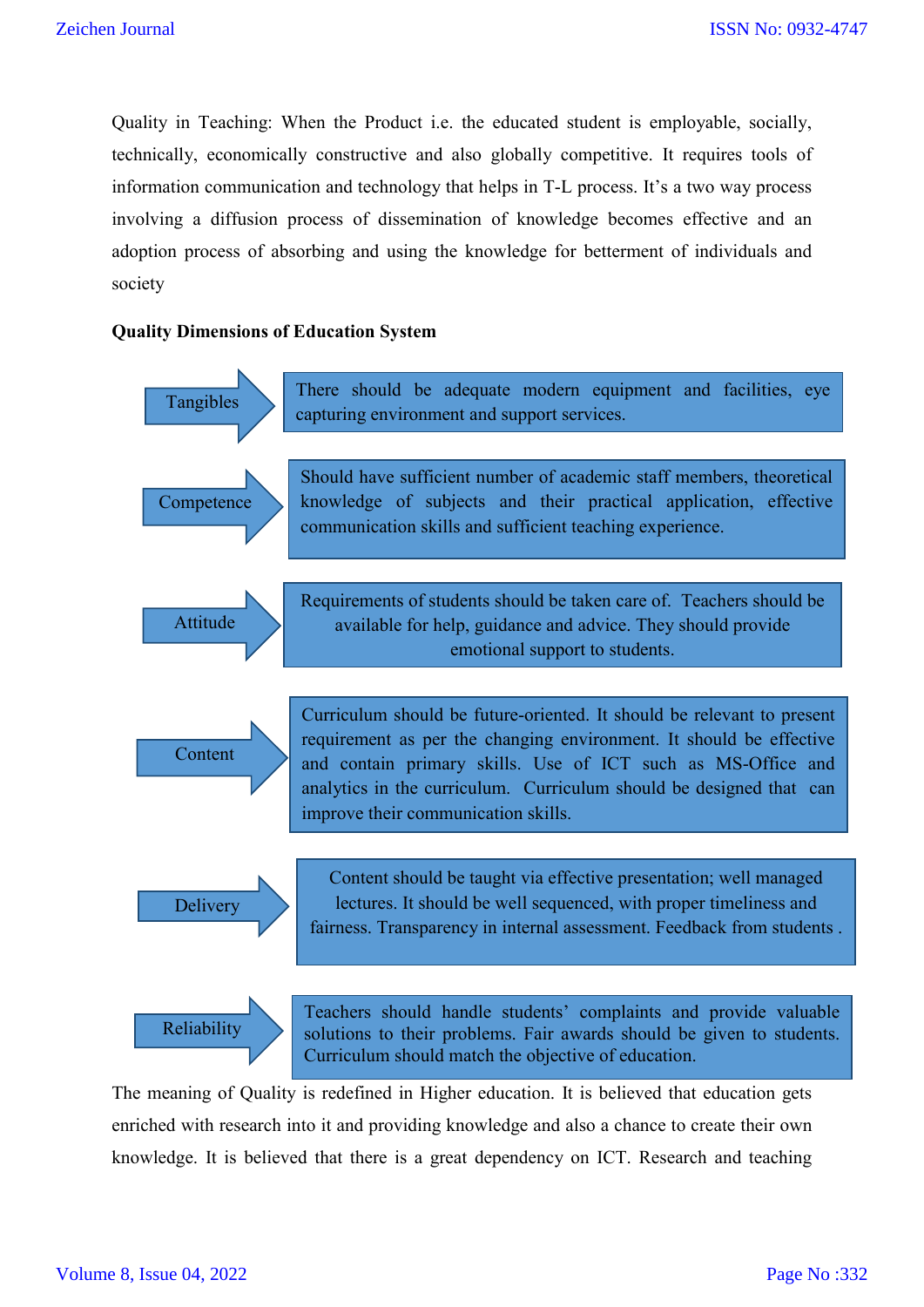goes hand in hand. The enhancement of Quality in higher education does require resources include the infrastructures, funding, availability of mentors and guidance etc. There is a significant role of Quality Assurance in higher education throughout the globe. Various policies, actions and procedures needed are adapted to ensure that quality is being maintained and enhanced.

There has been many reforms in higher education in context to academics, semester system, choice based credit system, curriculum development, Interdisciplinary learning, skill based learning, new admissions procedure, examination systems, issue regarding autonomy of universities etc.

# **Transformation of Information Revolution to Digitalization: Changing Dimensions of Quality in Higher Education**

Thus Digital transformation is a process of using digital technology and tools to create a new or modify the existing business Process, culture, and customer experience to meet the changing business requirement

#### **What has Propelled Digital transformation**

- Accelerating & Evolving Technology such as Project management, Cloud Computing, Cyber security, AI, Internet of Things, Digital Marjketing, IT service sector, Big Data Analytics, etc
- Free and abundant information availability through the Social & Digital Media
- Increased Availability and usage of Real Time data
- Other Digital technologies such as the electronic System, devices & resources that generate , store & process data, social Media, Online games, Multimedia, Mobile phone.

These digital technologies gave solutions to individual, Industries, Businesses etc. in various sectors such as Defence, Health, Tourism, Education, IT and others to collect, protect, analyse, Use and disseminate for some qualitative changes by enhancing the speed, secrecy, convenience, reliability etc.



- **Improved Efficiency**
- **Streamlining Processes**
- **Improved Customer Satisfaction**
- **Continuous Improvement**
- **Reduced Risks**